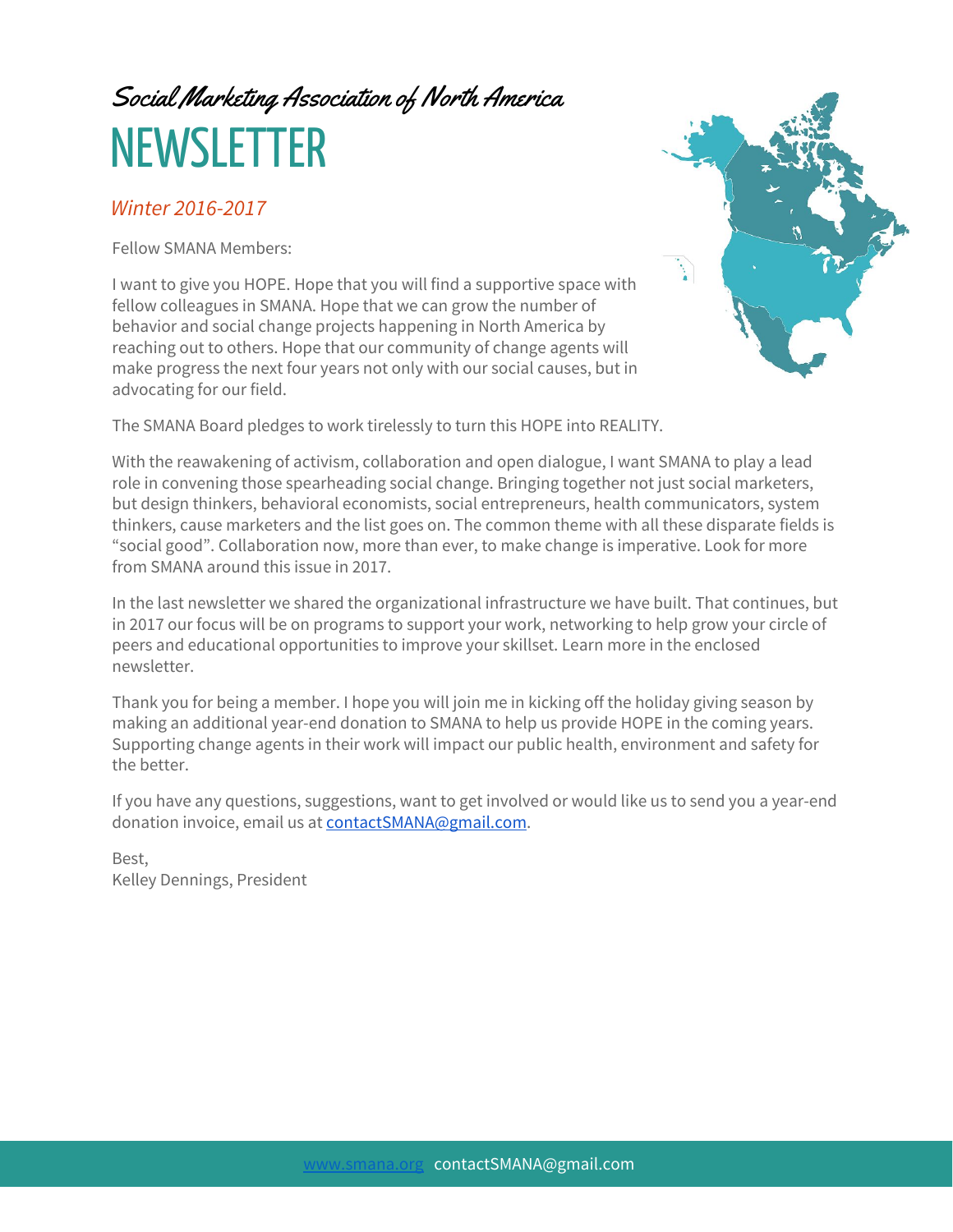## **A Year in Review**

As we take a look back on some of the biggest accomplishments of the year, we want to recognize the hard work of everyone who has made them possible. Thank you to all of our founding and new members!

- **55** members joined SMANA since our launch in June 2016;
- **35** engaged social marketers provided valuable feedback through our member survey;
- **Built SMANA's infrastructure**, including formation of our Programs and External Affairs Committees. Check out the "Get Involved" section to see how you can join the fun!

Have additional feedback? Let us know how we can continue to improve by taking our current [member survey](https://www.surveymonkey.com/r/SMANA) if you haven't already, or by emailing [contactsmana@gmail.com.](mailto:contactsmana@gmail.com)

# **Looking Ahead**

The New Year is soon upon us and we're dreaming big! Here are some of our ambitious goals for the next several months to continue expanding SMANA and offer a value-packed membership that's aligned with your interests and professional needs.

- **Logo and brand identity reveal:** This will create a cohesive brand for SMANA that translates to its many endeavors, and represents the spirit of its members who aim to drive positive behavior change in their communities, locally, regionally and across North America.
- **SMANA website updates:** Look out for new online features and content to keep you engaged in the latest social marketing and membership news coming early next year!
- **Social Marketing Listserv:** In partnership with the International Social Marketing Association (iSMA), SMANA will be offering a new, user-friendly listserv as a way to share opportunities, resources, events, questions and news related to social marketing.
- **Ask the Expert Program:** This benefit will aim to link those with practice- and research-related questions with a social marketing expert on that particular issue.
- **Regional Networking:** Stay tuned for in-person opportunities to meet and network with SMANA members in your city!

### **Welcome to SMANA**

Please give a warm welcome to the newest members of the SMANA team:



#### **Tessa Swigart, M.S., Board Director - Mexico**

Tessa is an experienced global health professional, talented mass media storyteller and Ph.D. candidate at Instituto Nacional de Salud Pública, INSP, one of the leading public health institutes in Mexico. Her thesis will explore the use of social marketing to design a breastfeeding promotional strategy. Tessa hopes to grow both interest and practice of social marketing among students and researchers within INSP and beyond, as well as to engage partner institutions in the U.S.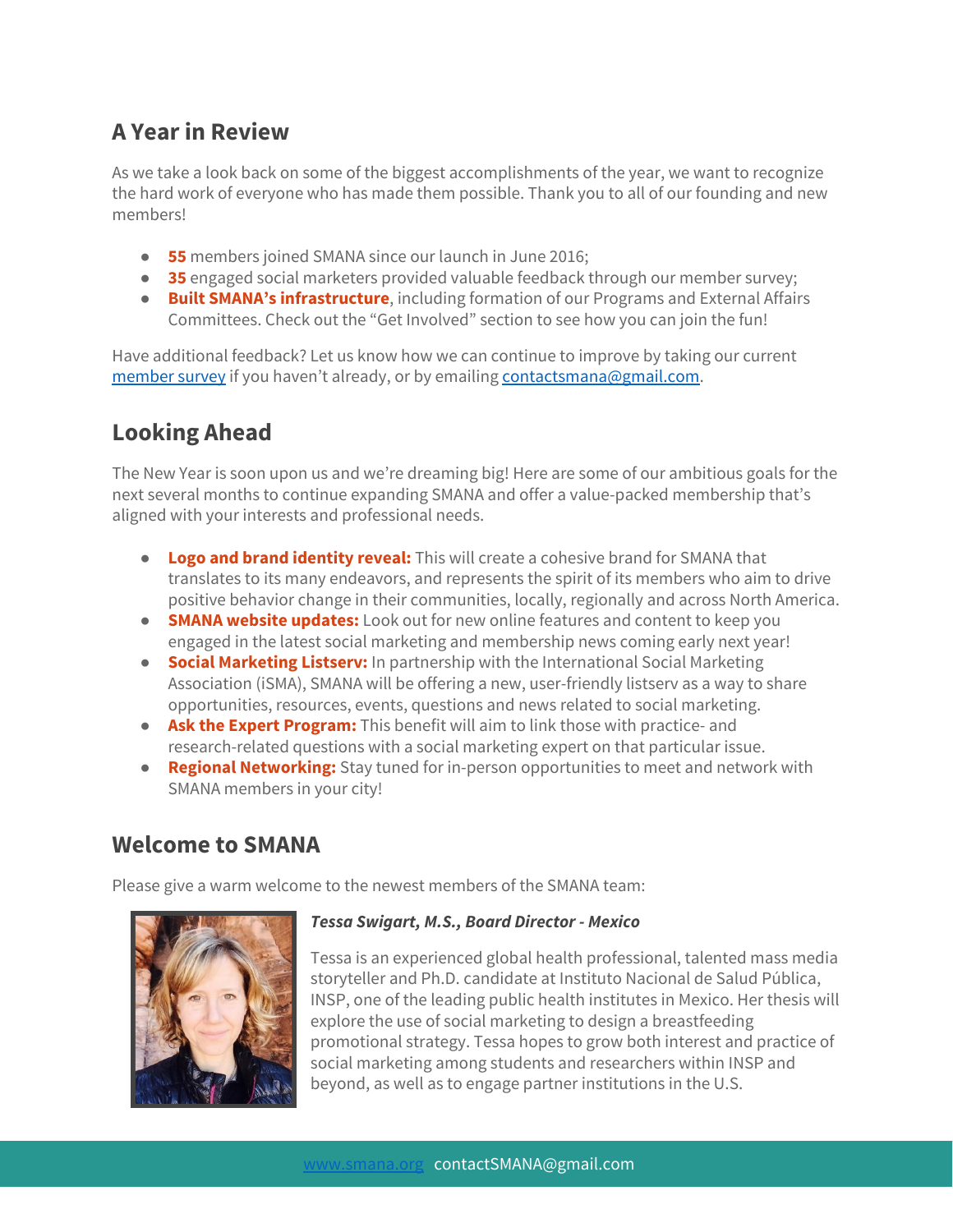

#### **Jessica Howard, M.P.H., Project Coordinator**

Jessica is a M.P.H. graduate from the University of South Florida. During her three-year tenure at the Onslow County Health Department in Jacksonville, N.C., Jessica served as a community health assessment analyst and data analyst where she provided extensive data analysis and guidance in developing and implementing a Community Health Assessment Action Plan and other quality assurance efforts aimed at improving the quality of life of the community.

# **Save the Date: World Social Marketing Conference**

May 16-17, 2017, Renaissance Arlington Capital View Hotel, Arlington, Va.: The SMANA discounted rate of \$490 expires on Dec. 31. [Register](https://fuseevents.eventsair.com/wsmc2017/registration/Site/Register) no[w.](https://fuseevents.eventsair.com/wsmc2017/registration/Site/Register)

If you have misplaced your SMANA discount code, email [contactSMANA@gmail.com.](mailto:contactSMANA@gmail.com)

## **Get Involved**

**External Affairs Committee:** Interested in developing SMANA's website, brand identity, listserv, newsletter (yes, the newsletter you're currently reading) and more? Email Abigail Fredenburg at [contactSMANA@gmail.com.](mailto:contactSMANA@gmail.com)

**Programs Committee:** Want to be part of developing benefits and programs that help advance the field of social marketing and its professionals within North America? Email Tessa Swigart at [contactSMANA@gmail.com.](mailto:contactSMANA@gmail.com)

**World Social Marketing Conference Subcommittee:** Attending the Word Social Marketing Conference (WSMC) and want to plan opportunities for SMANA members to meet in-person? Email [contactSMANA@gmail.com](mailto:contactSMANA@gmail.com) to join the WSMC subcommittee.

**Healthy People 2020:** Healthy People sets the decennial public health agenda for the U.S. Healthy People 2020 includes objectives for social [marketing](https://www.healthypeople.gov/2020/topics-objectives/topic/health-communication-and-health-information-technology/objectives) education and training in schools of public health and for applying it in state health departments. In 2012 and 2015, online surveys were conducted to estimate the application of, as well as education and training opportunities available in, social marketing in the U.S. Now, it is time to enact a strategy to **achieve** these social marketing objectives by 2020. We would like for SMANA to take the lead! Want to get involved? (Non-U.S. residents are welcome to join in!) Email Brian Biroscak at [bbirosca@health.usf.edu](mailto:bbirosca@health.usf.edu) to get involved.

**Spring/Summer 2017 Internship:** SMANA seeks an energetic self-starter to assist in the management of administrative and project-specific tasks. This is a unique opportunity to get first-hand experience at building an organization of professionals and accomplishing engagement activities with membership -- all while expanding your social marketing network and strengthening your professional identity. **For information on how to apply, c lick [here](http://smana.org/assets/SMANAInternship17635.pdf).**